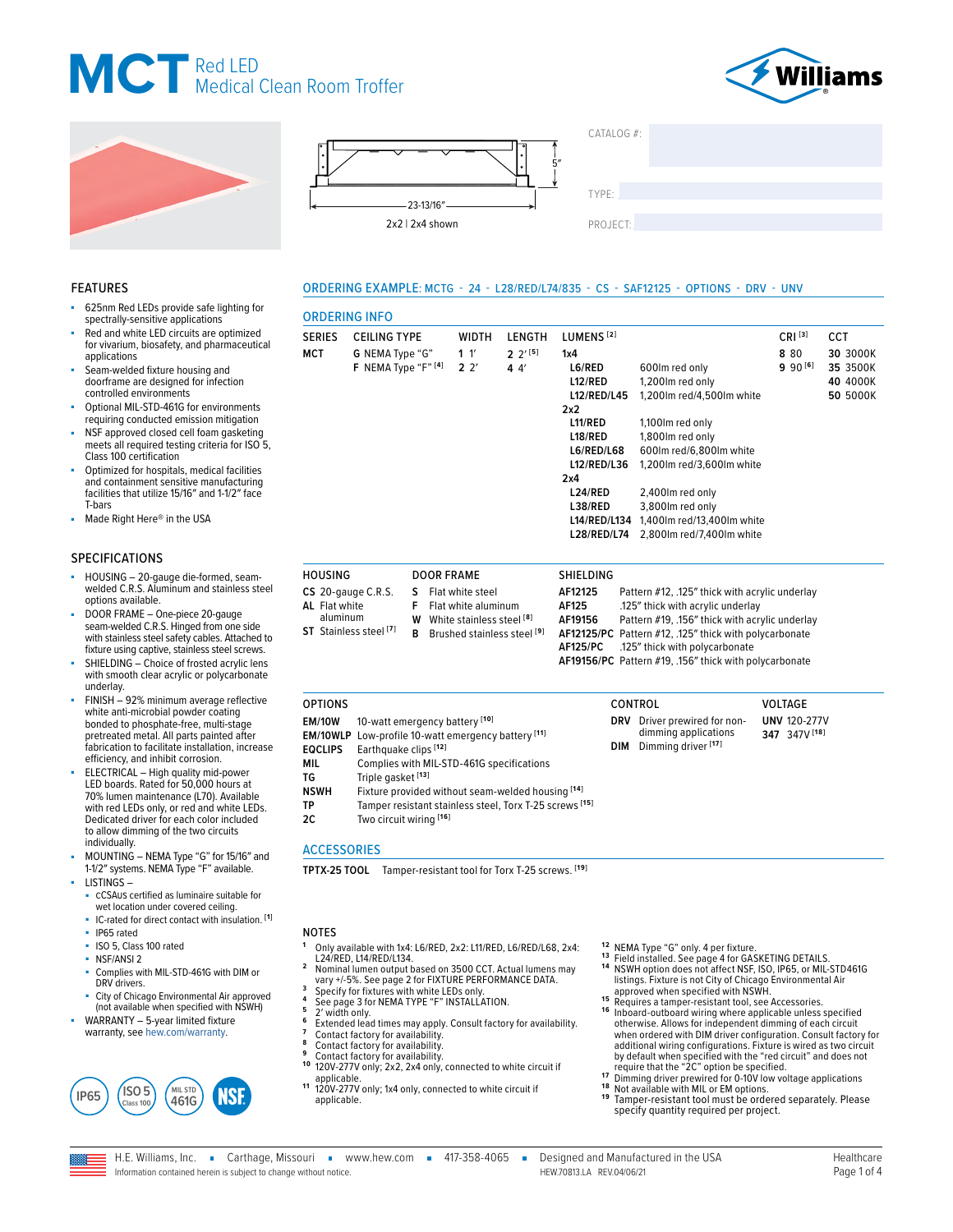### <span id="page-1-0"></span>FIXTURE PERFORMANCE DATA

|                         | AF12125 SHIELDING  |            |                |                  |                         |            |                        | <b>AF125 SHIELDING</b> |                         |            |                        |
|-------------------------|--------------------|------------|----------------|------------------|-------------------------|------------|------------------------|------------------------|-------------------------|------------|------------------------|
|                         |                    |            | <b>WATTAGE</b> |                  | <b>DELIVERED LUMENS</b> |            | <b>EFFICACY (Im/W)</b> |                        | <b>DELIVERED LUMENS</b> |            | <b>EFFICACY (Im/W)</b> |
|                         | <b>LED PACKAGE</b> | <b>RED</b> | <b>WHITE</b>   | <b>RED</b>       | <b>WHITE</b>            | <b>RED</b> | <b>WHITE</b>           | <b>RED</b>             | <b>WHITE</b>            | <b>RED</b> | <b>WHITE</b>           |
|                         |                    |            |                | <b>RED/WHITE</b> |                         |            |                        |                        | <b>RED/WHITE</b>        |            |                        |
| $\overline{\mathbf{x}}$ | L12/RED/L45        | 30.5       | 39.1           | 1181             | 4546                    | 38.8       | 116.2                  | 1063                   | 4091                    | 34.9       | 104.6                  |
| 2x2                     | L6/RED/L68         | 15.7       | 59.6           | 605              | 6859                    | 38.6       | 115.1                  | 544                    | 6166                    | 34.7       | 103.5                  |
|                         | L12/RED/L36        | 30.3       | 33.3           | 1211             | 3677                    | 39.9       | 110.5                  | 1089                   | 3306                    | 35.9       | 99.4                   |
| 2x4                     | L14/RED/L134       | 30.3       | 101.7          | 1375             | 13496                   | 45.3       | 132.7                  | 1236                   | 12133                   | 40.8       | 119.3                  |
|                         | L28/RED/L74        | 59.0       | 62.4           | 2738             | 7459                    | 46.4       | 119.6                  | 2461                   | 6706                    | 41.7       | 107.5                  |
|                         |                    |            |                | <b>RED ONLY</b>  |                         |            |                        |                        | <b>RED ONLY</b>         |            |                        |
| $\overline{\mathbf{z}}$ | L6/RED             | 14.0       |                | 603              | -                       | 43.0       | -                      | 542                    |                         | 38.7       |                        |
|                         | L12/RED            | 30.3       | -              | 1181             | -                       | 38.9       | -                      | 1062                   | -                       | 35.0       |                        |
| 2x2                     | L11/RED            | 25.6       | -              | 1124             | -                       | 43.9       | -                      | 1010                   | -                       | 39.4       |                        |
|                         | L18/RED            | 44.6       | -              | 1816             | -                       | 40.7       |                        | 1633                   | -                       | 36.6       |                        |
| 2x4                     | L24/RED            | 51.4       | -              | 2421             | -                       | 47.1       | -                      | 2176                   | -                       | 42.3       |                        |
|                         | L38/RED            | 87.8       |                | 3812             |                         | 43.4       | -                      | 3427                   |                         | 39.0       |                        |

#### MULTIPLIER TABLES

|        | <b>COLOR TEMPERATURE</b> |                                    |  |  |  |  |
|--------|--------------------------|------------------------------------|--|--|--|--|
|        | <b>CCT</b>               | <b>CONVERSION</b><br><b>FACTOR</b> |  |  |  |  |
|        | 2700K                    | 0.97                               |  |  |  |  |
|        | 3000K                    | 0.99                               |  |  |  |  |
| 80 CRI | 3500K                    | 1.00                               |  |  |  |  |
|        | 4000K                    | 1.03                               |  |  |  |  |
|        | 5000K                    | 1.06                               |  |  |  |  |
|        |                          |                                    |  |  |  |  |
|        | 2700K                    | 0.80                               |  |  |  |  |
|        | 3000K                    | 0.82                               |  |  |  |  |
| 90 CRI | 3500K                    | 0.83                               |  |  |  |  |
|        | 4000K                    | 0.86                               |  |  |  |  |
|        | 5000K                    | 0.89                               |  |  |  |  |

■ Photometrics tested in accordance with IESNA LM-79. Results shown are based on 25°C ambient temperature.

■ Wattage shown is average for 120V through 277V input.<br>■ Results based on 3500K, 80 CRI, actual lumens may vary +/-5%<br>■ Use multiplier table to calculate additional options.

### PHOTOMETRY

**MCTG-22-L12/RED/L36/835-SAF12125 (Red Only)** Total Luminaire Output: 1211 lumens; 30.3 Watts | Efficacy: 39.9 lm/W | 80 CRI; 3500K CCT ┑  $\Box$ 



|                          | <b>VERTICAL ANGLE</b> | <b>HORIZONTAL ANGLE</b> | <b>ZONAL LUMENS</b> |            |     |
|--------------------------|-----------------------|-------------------------|---------------------|------------|-----|
|                          |                       | 0°                      | 45°                 | $90^\circ$ |     |
| CANDLEPOWER DISTRIBUTION | $\mathbf{0}$          | 513                     | 513                 | 513        |     |
|                          | 5                     | 519                     | 507                 | 507        | 48  |
|                          | 15                    | 495                     | 485                 | 486        | 137 |
|                          | 25                    | 447                     | 439                 | 441        | 203 |
|                          | 35                    | 379                     | 372                 | 375        | 234 |
|                          | 45                    | 294                     | 290                 | 291        | 224 |
|                          | 55                    | 203                     | 200                 | 201        | 180 |
|                          | 65                    | 119                     | 118                 | 120        | 118 |
|                          | 75                    | 51                      | 51                  | 55         | 56  |
|                          | 85                    |                         | 8                   | 9          | 11  |
|                          | 90                    | 0                       | 0                   | 0          |     |
|                          |                       |                         |                     |            |     |

| LUMEN SUMMARY | <b>ZONE</b> | <b>LUMENS</b> | % FIXTURE |
|---------------|-------------|---------------|-----------|
|               | $0 - 30$    | 389           | 32        |
|               | 0 - 40      | 622           | 51        |
|               | $0 - 60$    | 1026          | 85        |
|               | $0 - 90$    | 1211          | 100       |
|               | $-180$      | 1211          | 100       |

**MCTG-22-L12/RED/L36/835-SAF12125 (White Only)** Total Luminaire Output: 3677 lumens; 33.3 Watts | Efficacy: 110.5 lm/W | 80 CRI; 3500K CCT



|                          | <b>VERTICAL ANGLE</b> | <b>HORIZONTAL ANGLE</b> | <b>ZONAL LUMENS</b> |            |     |
|--------------------------|-----------------------|-------------------------|---------------------|------------|-----|
|                          |                       | 0°                      | 45°                 | $90^\circ$ |     |
| CANDLEPOWER DISTRIBUTION | 0                     | 1635                    | 1635                | 1635       |     |
|                          | 5                     | 1631                    | 1629                | 1626       | 155 |
|                          | 15                    | 1559                    | 1565                | 1565       | 441 |
|                          | 25                    | 1415                    | 1434                | 1433       | 659 |
|                          | 35                    | 1188                    | 1218                | 1206       | 754 |
|                          | 45                    | 899                     | 896                 | 909        | 692 |
|                          | 55                    | 580                     | 569                 | 572        | 515 |
|                          | 65                    | 316                     | 299                 | 299        | 308 |
|                          | 75                    | 130                     | 112                 | 115        | 132 |
|                          | 85                    | 14                      | 8                   | 14         | 21  |
|                          | 90                    | 0                       | 0                   | 0          |     |

| LUMEN SUMMARY | <b>ZONE</b> | <b>LUMENS</b> | % FIXTURE |
|---------------|-------------|---------------|-----------|
|               | $0 - 30$    | 1255          | 34        |
|               | $0 - 40$    | 2009          | 55        |
|               | 0 - 60      | 3215          | 88        |
|               | $0 - 90$    | 3677          | 100       |
|               | $0 - 180$   | 3677          | 100       |

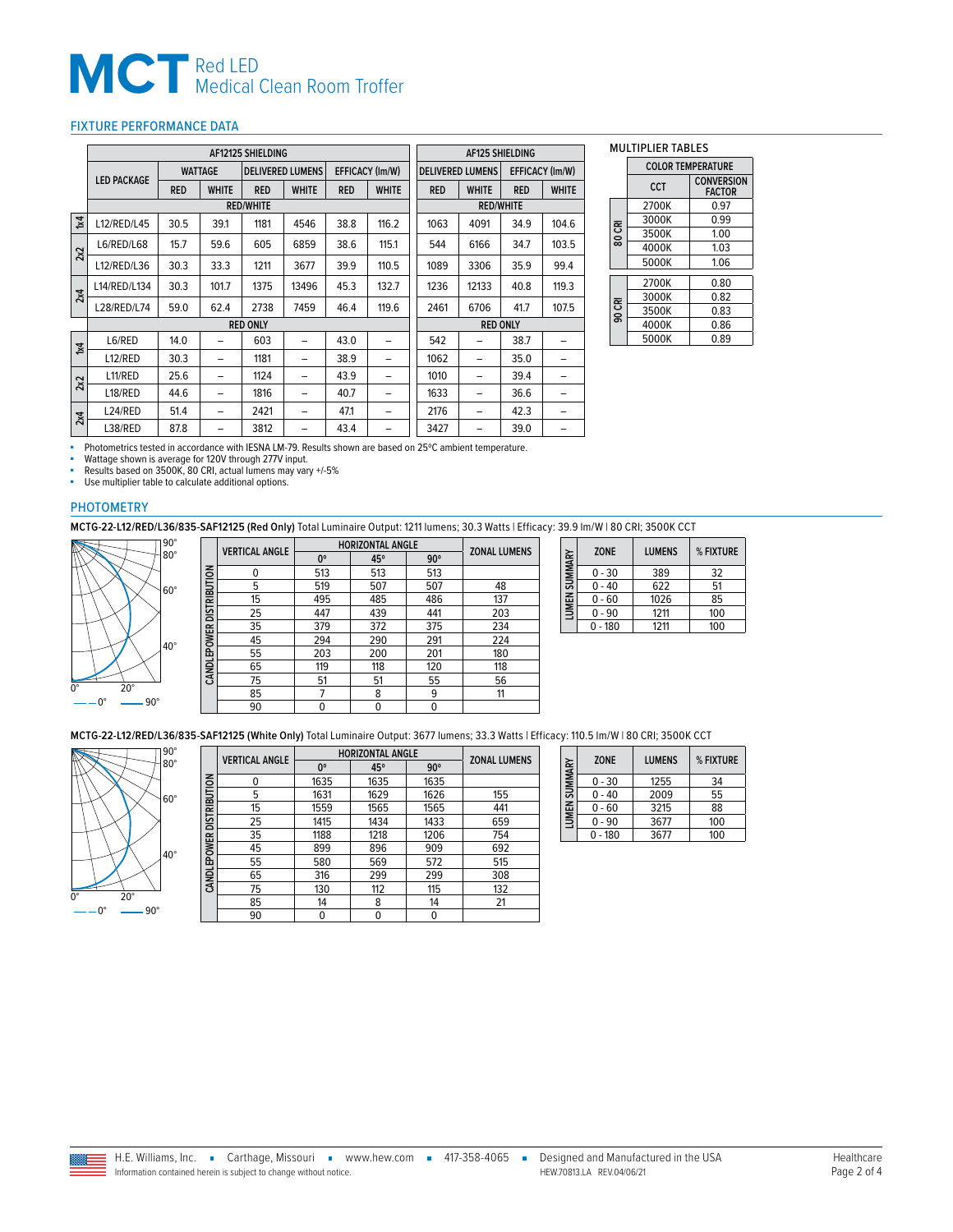### **MCTG-24-L28/RED/L74/835-SAF125 (Red Only)** Total Luminaire Output: 2462 lumens; 59 Watts | Efficacy: 42 lm/W | 80 CRI; 3500K CCT



|                           | <b>VERTICAL ANGLE</b> | <b>HORIZONTAL ANGLE</b> | <b>ZONAL LUMENS</b> |            |     |
|---------------------------|-----------------------|-------------------------|---------------------|------------|-----|
|                           |                       | 0°                      | 45°                 | $90^\circ$ |     |
|                           | n                     | 1070                    | 1070                | 1070       |     |
|                           | 5                     | 1077                    | 1060                | 1058       | 101 |
| CAND LEPOWER DISTRIBUTION | 15                    | 1022                    | 1008                | 1008       | 285 |
|                           | 25                    | 921                     | 908                 | 912        | 419 |
|                           | 35                    | 773                     | 765                 | 771        | 480 |
|                           | 45                    | 601                     | 594                 | 600        | 460 |
|                           | 55                    | 418                     | 412                 | 415        | 370 |
|                           | 65                    | 237                     | 236                 | 237        | 236 |
|                           | 75                    | 87                      | 89                  | 87         | 97  |
|                           | 85                    |                         |                     | 6          | 13  |
|                           | 90                    | 0                       |                     | 0          |     |

| SUMMARY            | <b>ZONE</b> | <b>LUMENS</b> | % FIXTURE |
|--------------------|-------------|---------------|-----------|
|                    | $0 - 30$    | 805           | 33        |
|                    | - 40        | 1285          | 52        |
| LUMEN <sub>3</sub> | $-60$       | 2116          | 86        |
|                    | - 90        | 2462          | 100       |
|                    | - 180       | 2462          | 100       |

**MCTG-24-L28/RED/L74/835-SAF125 (White Only)** Total Luminaire Output: 6706 lumens; 62.4 Watts | Efficacy: 107.5 lm/W | 80 CRI; 3500K CCT



|                          | <b>VERTICAL ANGLE</b> | <b>HORIZONTAL ANGLE</b> |      |            |                     |
|--------------------------|-----------------------|-------------------------|------|------------|---------------------|
|                          |                       | 0°                      | 45°  | $90^\circ$ | <b>ZONAL LUMENS</b> |
| CANDLEPOWER DISTRIBUTION | 0                     | 2900                    | 2900 | 2900       |                     |
|                          | 5                     | 2911                    | 2878 | 2869       | 274                 |
|                          | 15                    | 2775                    | 2742 | 2733       | 775                 |
|                          | 25                    | 2509                    | 2480 | 2469       | 1142                |
|                          | 35                    | 2130                    | 2093 | 2065       | 1309                |
|                          | 45                    | 1662                    | 1609 | 1591       | 1251                |
|                          | 55                    | 1154                    | 1126 | 1091       | 1005                |
|                          | 65                    | 687                     | 644  | 613        | 644                 |
|                          | 75                    | 252                     | 246  | 231        | 269                 |
|                          | 85                    | 18                      | 20   | 17         | 37                  |
|                          | 90                    | 0                       | 0    | 0          |                     |
|                          |                       |                         |      |            |                     |

2x2

| LUMEN SUMMARY | <b>ZONE</b> | <b>LUMENS</b> | % FIXTURE |
|---------------|-------------|---------------|-----------|
|               | $0 - 30$    | 2191          | 33        |
|               | $0 - 40$    | 3500          | 52        |
|               | $0 - 60$    | 5756          | 86        |
|               | $0 - 90$    | 6706          | 100       |
|               | $0 - 180$   | 6706          | 100       |

### FIXTURE DETAILS

#### 1x4

Recommended Ceiling Opening: 10-7/8″ x 46-3/4″







Recommended Ceiling Opening: 22-7/8″ x 22-3/4″

### 2x4

Recommended Ceiling Opening: 22-7/8″ x 46-3/4″



### <span id="page-2-0"></span>NEMA TYPE "F" INSTALLATION



For continuous row mounting, add 47-13/16″ for each additional fixture to obtain ceiling opening. 3/4″ between end plates.



Information contained herein is subject to change without notice.

HEW.70813.LA REV.04/06/21